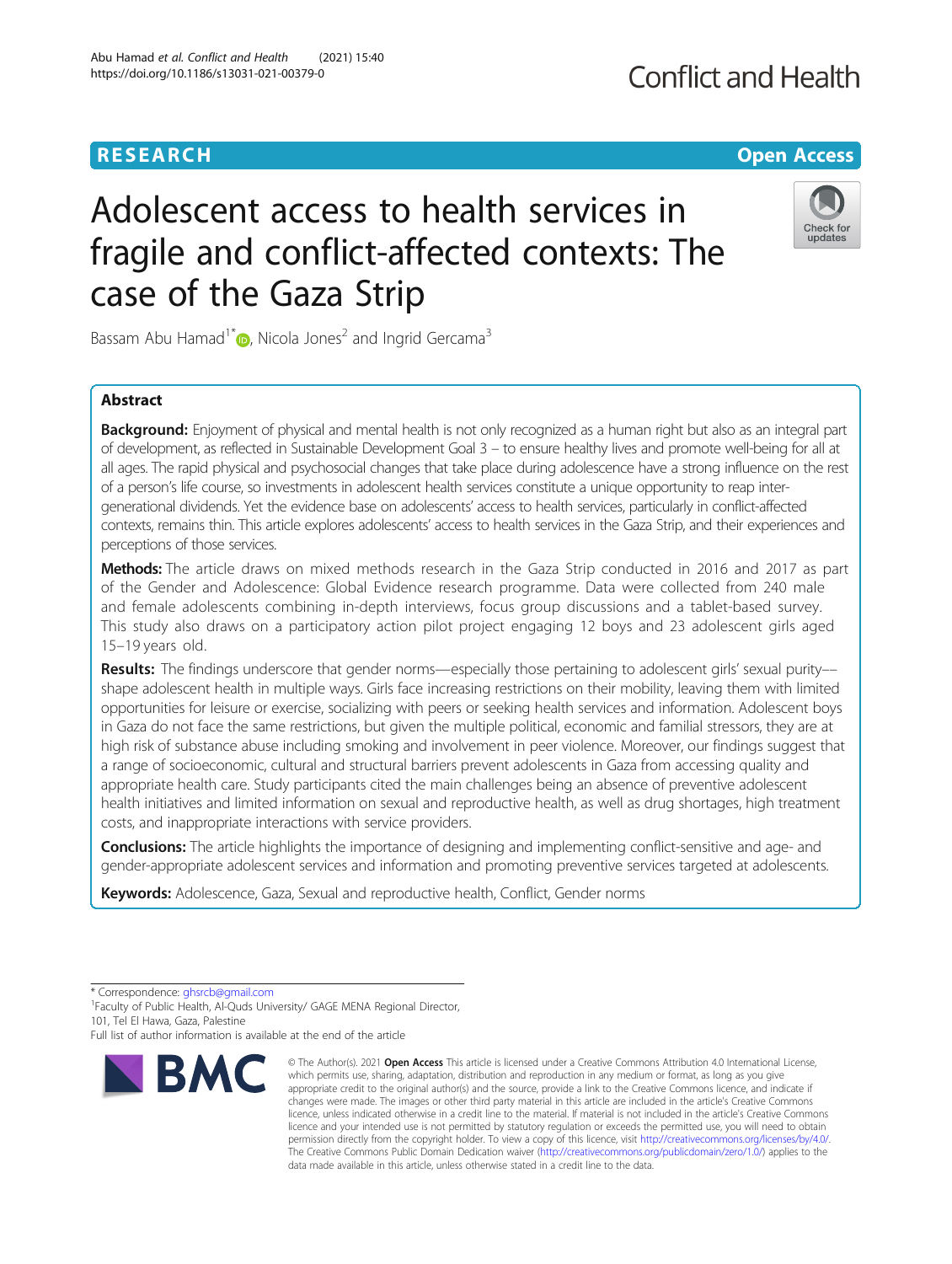## Background

Enjoyment of the highest attainable standard of physical and mental health is recognized as a human right  $[1]$  $[1]$ and as an integral part of development, as reflected in Sustainable Development Goal (SDG) 3, which aims to ensure healthy lives and promote well-being for all at all ages. Given that the rapid physical, psychosocial and behavioural changes that take place during adolescence influence the rest of a person's life course  $[2]$  $[2]$ , investments in adolescent health constitute a unique opportunity for a triple dividend of health benefits––during adolescence, during adulthood, and for subsequent generations [[3,](#page-12-0) [4](#page-12-0)]. However, due to the protracted nature of conflict and refugee crises, millions of young people experience adolescence in politically turbulent contexts, with limited access to key services. Research on the health status of adolescent girls and boys in conflict-affected contexts, and their experiences and perceptions of health services, is particularly limited.

This article seeks to contribute to the evidence base by exploring the health vulnerabilities facing adolescent girls and boys drawing on mixed-methods research undertaken in the Gaza Strip in 2016 and 2017. It focuses on three areas: (1) the extent to which the health and health care-seeking experiences of adolescents are shaped by gender relations and norms; (2) the types of gender- and age-friendly health services and information available to adolescents and their families; and (3) adolescents' perceptions of the quality of health services. The article begins with a brief overview of the evidence on age- and gender-responsive health services in fragile and conflict-affected contexts, and an overview of the Gazan context. It then describes the research methods used, before presenting the results of the research, focusing on the age-, gender- and context-specific dimensions of adolescents' health experiences and service uptake. The concluding section discusses implications of the research findings for policy and programming in fragile and conflict-affected contexts.

## Adolescent-friendly health services

The World Health Organization's adolescent-friendly health services framework [[5\]](#page-12-0) highlights the importance of providing health services that meet minimum quality standards, tackle adolescents' heterogenous health vulnerabilities, are non-judgmental and accessible, and include adolescent perspectives in service planning, delivery and evaluation. Hawke et al. [[6](#page-12-0)], drawing on findings from a systematic review, underscore that in the case of mental health, adolescent-friendly services need to be integrated, inclusive, confidential and safe. They should include age-appropriate information materials and communication and counselling skills, and have 'a core value of youth voice' [[1\]](#page-12-0). As Jennings et al. point out [[7](#page-12-0)], however, the evidence base on adolescent health, and especially adolescent sexual and reproductive health, is a neglected area in humanitarian settings, and one that requires urgent attention. Their findings highlight the dearth of age- and gender-disaggregated data on health service provision, uptake and outcomes.

## The Gazan context

The Gaza Strip offers an important lens through which to explore adolescent access to and perceptions of health services, given that it is one of the world's most protracted conflict contexts. The key socioeconomic and environmental determinants of health for the Gaza population have been negatively affected by the ongoing conflict, involving 14 years of siege and economic collapse, which has increased health-related vulnerabilities, particularly among women and children [[8](#page-12-0)]. However, compared to other countries at a similar level of economic development, the Palestinian population's overall health outcomes are relatively good, partly due to strong performance of basic public health and primary health care functions [\[9](#page-12-0)]. Gaza performs better than many countries in the Middle East region on key indicators: the infant mortality rate is low (at around 22 per 1000 live births) and immunization coverage is at 95% for most vaccines [\[10\]](#page-12-0). There is nearuniversal coverage of antenatal care: all Gazan women deliver in health facilities, and there has been a noticeable reduction in the fertility rate [\[11\]](#page-12-0). Moreover, health insurance coverage is widespread (more than 90% of households). This said, insurance coverage does not meet people's needs; few medicines are covered by insurance (if available at all), and there are limited specialist services and long waiting lists for surgeries [\[12\]](#page-12-0). While people are ordinarily able to access basic health services, access becomes very challenging during renewed outbreaks of con-flict [\[13](#page-12-0)], and access to advanced services outside Gaza (such as oncology, radiotherapy, advanced cardiac and neurosurgery) remains very limited [[12](#page-12-0)].

Adolescents (aged 10–19 years) comprise 22% of Gaza's population [\[10](#page-12-0)]. While school attendance is relatively high (98% for basic education and 80% for secondary education) [\[14\]](#page-12-0), adolescent girls and boys have limited access to higher education and employment opportunities due to the conflict (an estimated 60% of adolescents in Gaza are officially unemployed) [[15](#page-12-0)]. Girls from mid-adolescence onwards face a high risk of child marriage and early childbearing (28.6% of Gazan women of reproductive age were first married before 18 years) [[16\]](#page-12-0) which has ramifications on psychosocial wellbeing [[13\]](#page-12-0). Girls in Gaza face a double burden, as they are constrained not only by the occupation, political turbulence, and poverty, but also by restrictive cultural norms [\[13](#page-12-0)]. Boys face their own unique challenges including child labour and violence [\[17](#page-12-0)].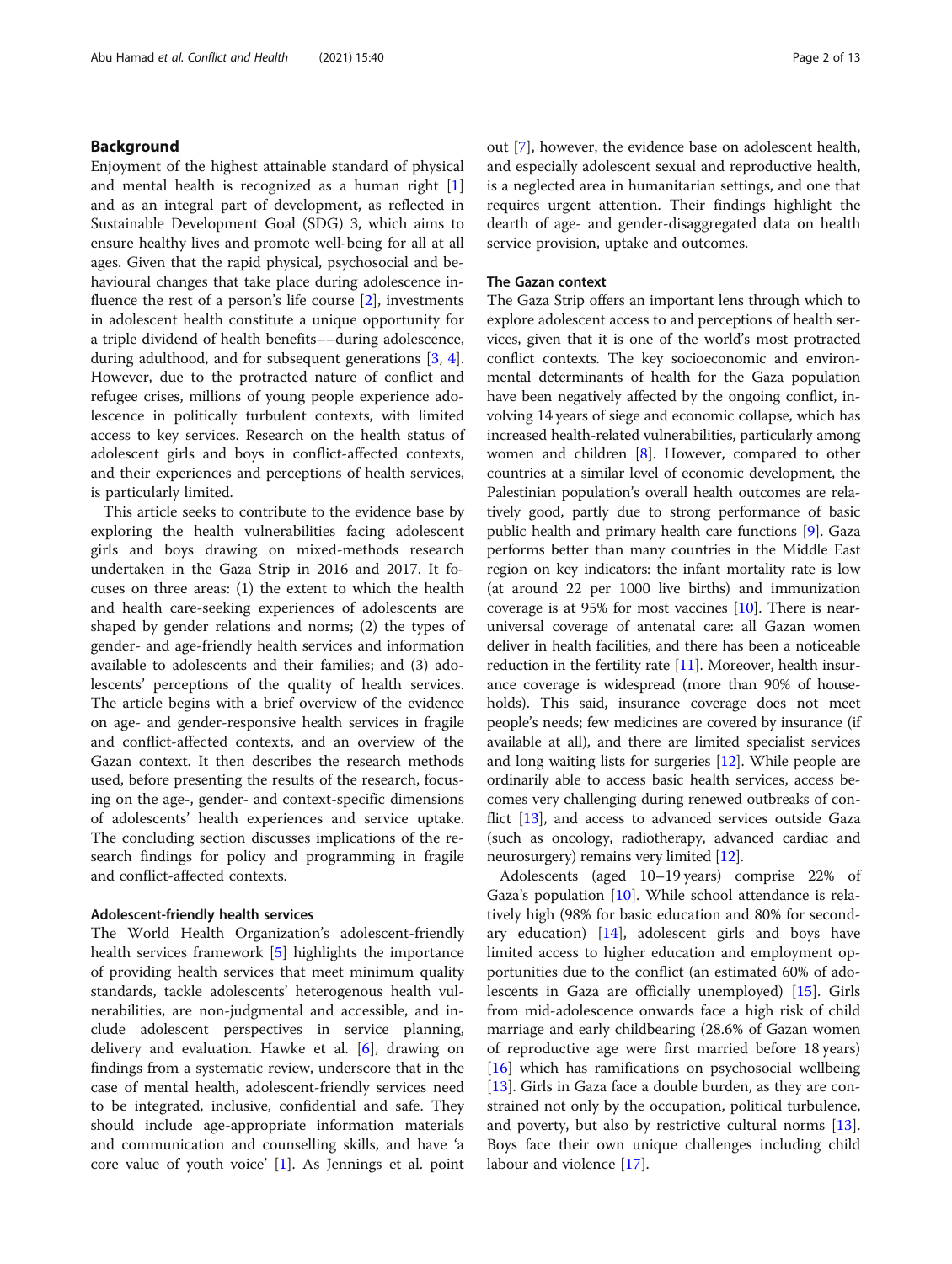There is a dearth of information about the specific health status of adolescents as a distinct social group in Gaza, mainly because issues around adolescent health are usually subsumed within children's or young people's health. The leading causes of death in Gaza are somewhat different for adolescents compared with the general population – namely, heart disease resulting from congenital anomalies and other medical conditions, accidents, congenital anomalies (other than heart disease), malnutrition, and infectious diseases [[18](#page-12-0)]. According to a study by the United Nations Population Fund (UNFPA), 16% of youth had a health problem in the preceding 2 weeks, while 3% had at least one chronic disease (including disability), with higher rates among males (4.9%) compared to females (2.3%) [\[10\]](#page-12-0). The youth survey by the Palestinian Central Bureau of Statistics (PCBS) found that 85.9% of females and 90% of males aged 15–29 believed themselves to be in either excellent or very good health [[15](#page-12-0)]; the remainder judged their health status as average or poor.

In terms of sexual and reproductive health, the most recent PCBS survey found that of married girls aged 15–19, 84% were not using contraception, compared to 62% of married women aged 20–24 [\[15\]](#page-12-0). In Gaza, family planning is usually initiated late, with the first contraceptive use tending to start only after the fourth or fifth child and after having at least one boy, reflecting a culture of son preference [[10](#page-12-0)]. Gaps in family planning services include limited access to information on family planning methods and weak counselling, which affect service uptake. Nearly 30% of girls in Gaza are pregnant before the age of 18 and about half become mothers before the age of 20 [[16](#page-12-0)]. Child marriage endangers adolescent girls' health as it exposes them to early childbearing, while few adolescent mothers are able to follow the recommended intervals of pregnancy spacing given strong family pressures and very limited agency and influence in household and spousal decision-making.

Although education on sexual and reproductive health, including menstruation, has been incorporated into the school curriculum, it is not clear how fully this is implemented [\[19](#page-12-0)]. In Gaza, sexual and reproductive health education remains controversial, circumscribed by political, economic, cultural and religious factors. Social taboos are major obstacles to informed discussions, particularly in relation to young people [[20\]](#page-12-0). Many adolescent girls reported feeling unprepared for puberty and the physical and emotional changes it brings, with 28% stating that this phase had caused them problems [[21\]](#page-12-0). For instance, 22% had no idea about menstruation; 40% were afraid (and 19% embarrassed) when they first experienced a period; and 43% taught themselves how to clean their bodies during a period [[21\]](#page-12-0).

Of those aged 15–17, 40% had not heard about sexually transmitted infections (STIs) (other than human immunodeficiency virus -HIV) and 20% had not heard of HIV [[19](#page-12-0)]. While STI prevalence remains relatively low in Gaza, the lack of sexual and reproductive health education is likely to lead to increases in future. It is therefore critical to take preventive action, ensuring that integrated health services include sexual and reproductive health and nondiscriminatory counselling. Indeed, evidence suggests that gendered social norms, which hold that girls' virginity is central to family honour, largely preclude girls' and young women's access to care services other than those related to maternity  $[19]$  $[19]$ .

Existing literature suggests that adolescents' satisfaction levels with health care service providers is low. Several studies have highlighted that providers' attitudes are problematic and act as a constraint to adolescent service access [\[10,](#page-12-0) [13](#page-12-0)], and that adolescents' concerns are predominantly related to poor quality interaction, counselling and communication with service providers [\[22](#page-12-0)]. Because Gaza's health care system is curative rather than preventive, and staff are mostly disease-oriented [\[22](#page-12-0)], adolescents usually only go to a clinic when they have acute manifestations such as high fever or infection; otherwise, they use home remedies such as drinking herbs or eating garlic. Reports indicate that people increasingly rely on home remedies and cultural rituals, due to economic hardship and lack of trust in health care providers [[8\]](#page-12-0).

## Research methods

This article draws on findings from a mixed method research study undertaken in the Gaza Strip in camp and non-camp settings in 2016 and 2017 as part of the multicountry Gender and Adolescence: Global Evidence (GAGE) longitudinal research program. It includes findings from a participatory pilot research study conducted in 2016 involving 35 adolescents (12 boys and 23 girls) aged 15–19 years who were part of an adolescent empowerment program implemented by the Culture and Free Thought Association (CFTA), a local civil society organisation operating in Khanyounis in the Gaza Strip. Subsequently, in 2017, we also surveyed a convenience sample of 107 adolescents (52 boys, 55 girls) aged 11–19 years (using an interactive, tablet-based QuickTapSurvey™ module), complemented by a range of individual and group qualitative research interviews involving 132 adolescents including girls married as children. This included 10 focus group discussions (FGDs) with 39 boys and 58 adolescent girls aged 10–19 years old as well as 35 in-depth interviews (IDIs) with 18 boys and 17 adolescent girls aged 10–19 years old. In total we spoke to 239 adolescents, 130 girls and 109 boys who were independently recruited for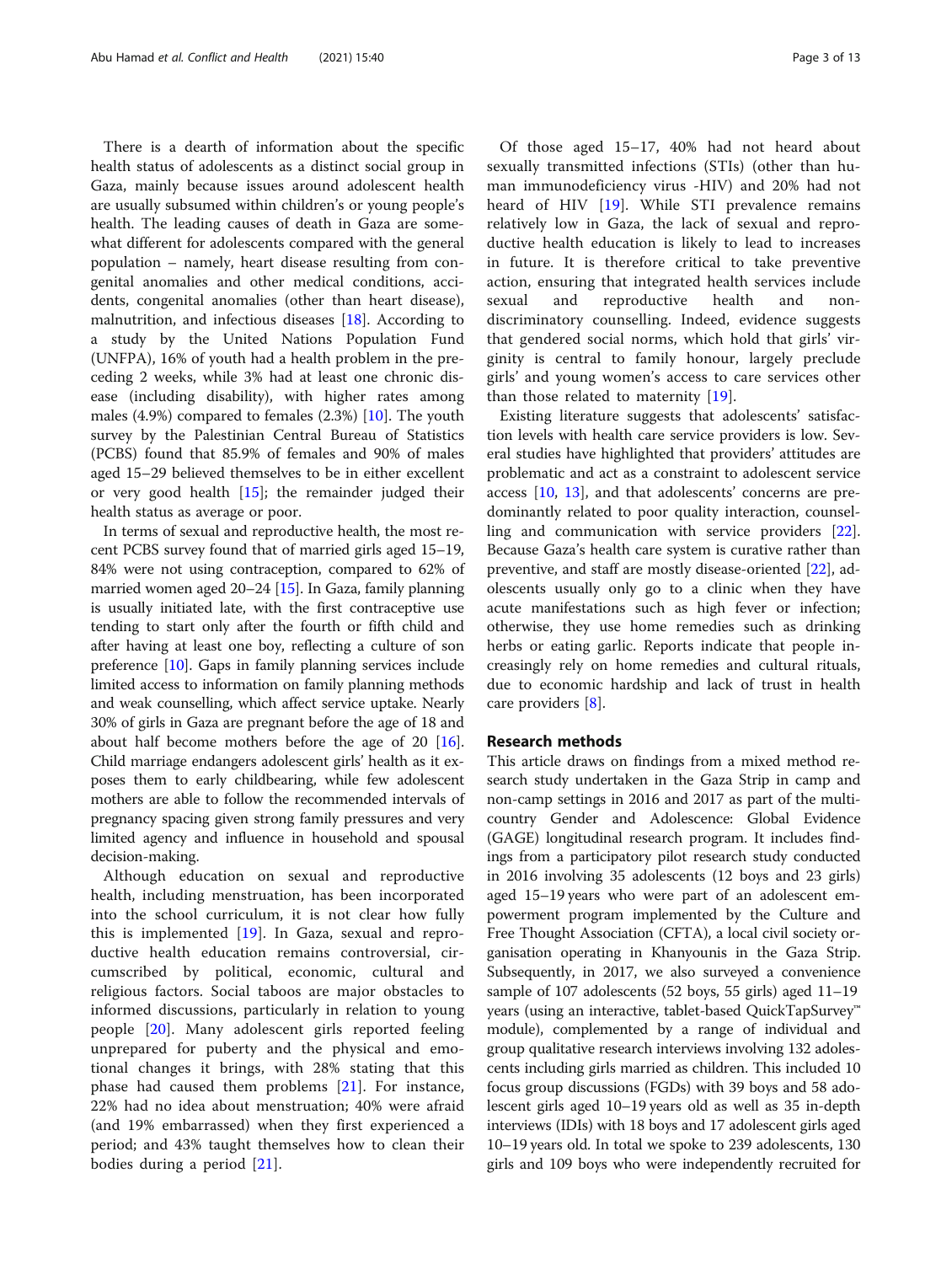the study by Palestinian, Gaza-based, fieldworkers speaking Arabic.

#### Study population and sampling approach

A purposive snowballing sampling technique was used to ensure a mix of participants from different socioeconomic backgrounds, including school dropouts, adolescent mothers, child brides, divorced/separated adolescents, and adolescents with disabilities. While we included participants benefiting from adolescent empowerment programs, we also specifically targeted particularly vulnerable adolescents, including married adolescents, their peers and families. For more information about the adolescent participants of this study, see Tables 1, [2](#page-4-0) and [3.](#page-4-0)

## Study sites

The study was conducted in three diverse localities across the Gaza Strip: Jabalia refugee camp, Shajaia and Khanyounis. Jabalia camp is the closest camp to the Erez border crossing with Israel. It is home to nearly 110,000 registered refugees and is, according to the United Nations Office for the Coordination of Humanitarian Affairs (UN OCHA), home to the second largest population in severe humanitarian need [\[23](#page-12-0)]. Shajaia neighbourhood, in central Gaza, has around 120,000 residents, and the highest concentration of people 'in need' [\[23](#page-12-0)]. It was heavily affected during the 2014 Gaza– Israel war. Khanyounis, in southern Gaza, is the poorest of all Gaza's governorates [[24\]](#page-12-0) and hosts a large refugee camp (with more than 370,000 people). As part of a participatory research pilot informing the later mixedmethod research, GAGE targeted adolescents participating in empowerment initiatives undertaken by the CFTA in marginalized neighbourhoods of Khanyounis.

## Data collection and scientific rigor

A team of five local researchers (three males and two females) collected the data in Palestine. The GAGE international team based in London provided remote technical guidance and support. Pilot interviews were administered and resulted in refinement of the study tools. Local researchers used Arabic versions of the tools which have been professionally translated, revised and then tested and adapted. To ensure scientific rigour of

Table 1 Overview of research methods used

| Method                                   | <b>Characteristics of participants</b>                                                |
|------------------------------------------|---------------------------------------------------------------------------------------|
| Focus group discussion                   | 10 FDGs, 97 participants (39 male, 58 female)                                         |
| In-depth interview                       | 35 IDIs, 35 participants (18 male, 17 female)                                         |
| Adolescent survey<br>(QuickTapSurvey™)   | 107 surveys, 107 participants (52 male, 55<br>female)                                 |
| Participatory action<br>research project | 12 boys and 23 girls, aged 15-19 years, mean<br>age was 16.5 years, 73% are refugees. |

the data, two training sessions were provided for the research team to review, understand and finalise the study tools and guidelines. To ensure credibility of data, the research team implemented a standardized approach to selecting and interviewing participants across both the quantitative and the qualitative work. Participants' survey responses were checked daily for accuracy and verified through quality control measures, whilst the research supervisor listened to a subset of interview recordings from each team member to ensure the tools were being consistently applied. To facilitate triangulation of information, the relatively large sample size (for qualitative interviews) and range of respondents interviewed, using a variety of different research tools and approaches, was sufficient to obtain in-depth and triangulated information about the research questions.

## Analysis

Analysis of the quantitative data was conducted using the Statistical Package for Social Sciences (SPSS) 25 software. Descriptive analysis was followed by crosstabulation of the variables of concern. Regarding qualitative data, as well as taking written notes, all interviews were audio-recorded. Together, these enabled the research team to prepare debriefing notes in English and check them for accuracy. Upon the completion of primary data collection at each stage, the research team took part in a two-day debriefing meeting to conduct preliminary analysis of the fieldwork findings. Qualitative interviews were then transcribed, reviewed and thematically coded. We coded the transcripts using a thematic coding structure that was informed by the conceptual framework of the GAGE programme [[25](#page-12-0)]. Findings were aggregated first by instrument and then collectively across all instruments. Coding was completed using MAXQDA 12 software by a small team of experienced coders who received tailored training. The following codes were employed; availability of services, agency, quality of health services, knowledge on health, access to health information, health challenges, and perceptions on physical health. Results were compared by age, gender and location and vulnerability criteria.

## Research ethics

The research team adhered to stringent ethical measures to ensure the protection of all participants, and in particular the participating adolescents and their families, as set out under the GAGE Institutional Ethics approval document and GAGE child protection guidelines. They also followed the Modified International Code of Ethics Principles (1975) known as the Declaration of Helsinki and permission was sought from, and given by, Gaza's Helsinki Committee. Participant anonymity and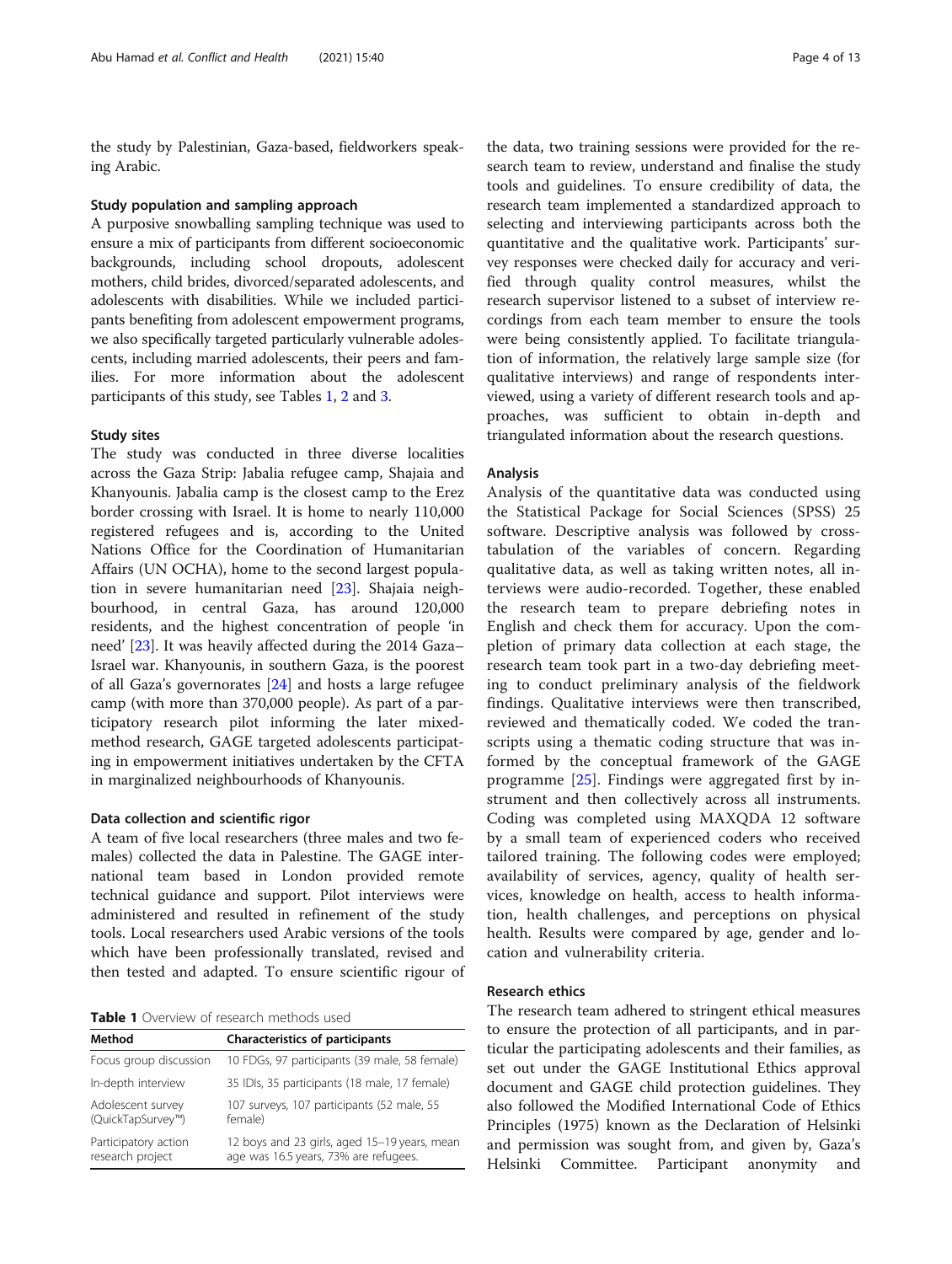| Variable                       | Percentage/number | Variable                      | Percentage/number |
|--------------------------------|-------------------|-------------------------------|-------------------|
| Refugees                       | 61%               | Out of school                 | 36%               |
| Aged 10-14                     | 39%               | Male-headed household         | 72%               |
| Aged 15-19                     | 44%               | Having disability             | 17%               |
| $>19$ years                    | 17%               | Social assistance beneficiary | 64%               |
| Female                         | 57%               | Adolescent services recipient | 53%               |
| Male                           | 43%               | Single                        | 86%               |
| Median age                     | 15 years          | Married                       | 10%               |
| Family size 7-9                | 49%               | Divorced                      | 2%                |
| Family size $> 9$              | 34%               | Separated                     | 2%                |
| Family income 501-1000 ILS p/m | 42%               | No children                   | 31%               |
| Family income < 500 ILS p/m    | 28%               | One child                     | 54%               |
| Family income 1001 > ILS p/m   | 30%               | Two children                  | 15%               |
| In school                      | 64%               | Disability in the family      | 42%               |

<span id="page-4-0"></span>**Table 2** Demographic characteristics of the adolescents involved in FDGs and IDIs ( $N = 132$ )

confidentiality were ensured, and data were securely stored. Informed consent was obtained from all participants over the age of 18 years old, including from parents of underaged participants, and informed assent was obtained from adolescents aged 17 and under, prior to commencing data collection. The research lead provided a full explanation of the study and emphasised the voluntary, confidential and anonymous nature of participation.

## Results and discussion

We now turn to discuss the key findings, beginning with a review of the gendered health vulnerabilities facing adolescent girls and boys, then moving on to discuss their experiences of service provision and uptake. As Pincock and Jones note, it is critical to elicit adolescent voices and explore their lived experiences through direct engagement with them in order to set adolescent sensitive policies and programmes [[26\]](#page-12-0). In humanitarian contexts like Gaza, adolescent perspectives and voices are usually unheard at various levels [[13](#page-12-0)], although considering their opinions is critical as it challenges the power

dynamics that marginalize young people and thus inhibit them from sharing their perspectives [\[26](#page-12-0)]. Malhotra et al. report [\[27](#page-12-0)] that it is critical to recognize that gender is at the centre of social norms that shape adolescent sexual and reproductive health outcomes, and that these norms are underpinned by power inequalities. Our findings mirror this and showcase that both age and gender have a significant impact on adolescents' access to and uptake of health care services.

## Health awareness and gender norms

Adolescents in Gaza face a broad spectrum of health problems that are provoked by the protracted conflict in Gaza, with 14 years of blockade and economic hardship (13, 22). Critically, as their risks are high, our findings indicate that adolescents in Gaza have limited access to information about health or healthy lifestyles. The literature shows that for boys, their main source of knowledge was friends (50%), followed by books (31%) and teachers  $(14%)$  [[10\]](#page-12-0). The same source indicates that none of the participants mentioned health care providers as a source of information [[10\]](#page-12-0). School health programs do exist,

**Table 3** Characteristics of the adolescents who completed a tablet-based survey ( $N = 107$ )

| Variable        | Percentage/number | Variable                  | Percentage/number |
|-----------------|-------------------|---------------------------|-------------------|
| Jabalia camp    | 52 (49%)          | Median age                | 16 years          |
| Shajaia         | 55 (51%)          | Living in nuclear family  | 82 (77%)          |
| Female          | 55 (51%)          | Living in extended family | 25 (23%)          |
| Male            | 49 (52%)          | In school                 | 56 (52%)          |
| Refugee         | 56 (52%)          | Out of school             | 51 (48%)          |
| Non-refugee     | 51 (48%)          | Median number of siblings | 6                 |
| 10-14 years old | 34 (32%)          | Older than 17 years old   | 32 (30%)          |
| 15-17 years old | 41 (38%)          |                           |                   |
|                 |                   |                           |                   |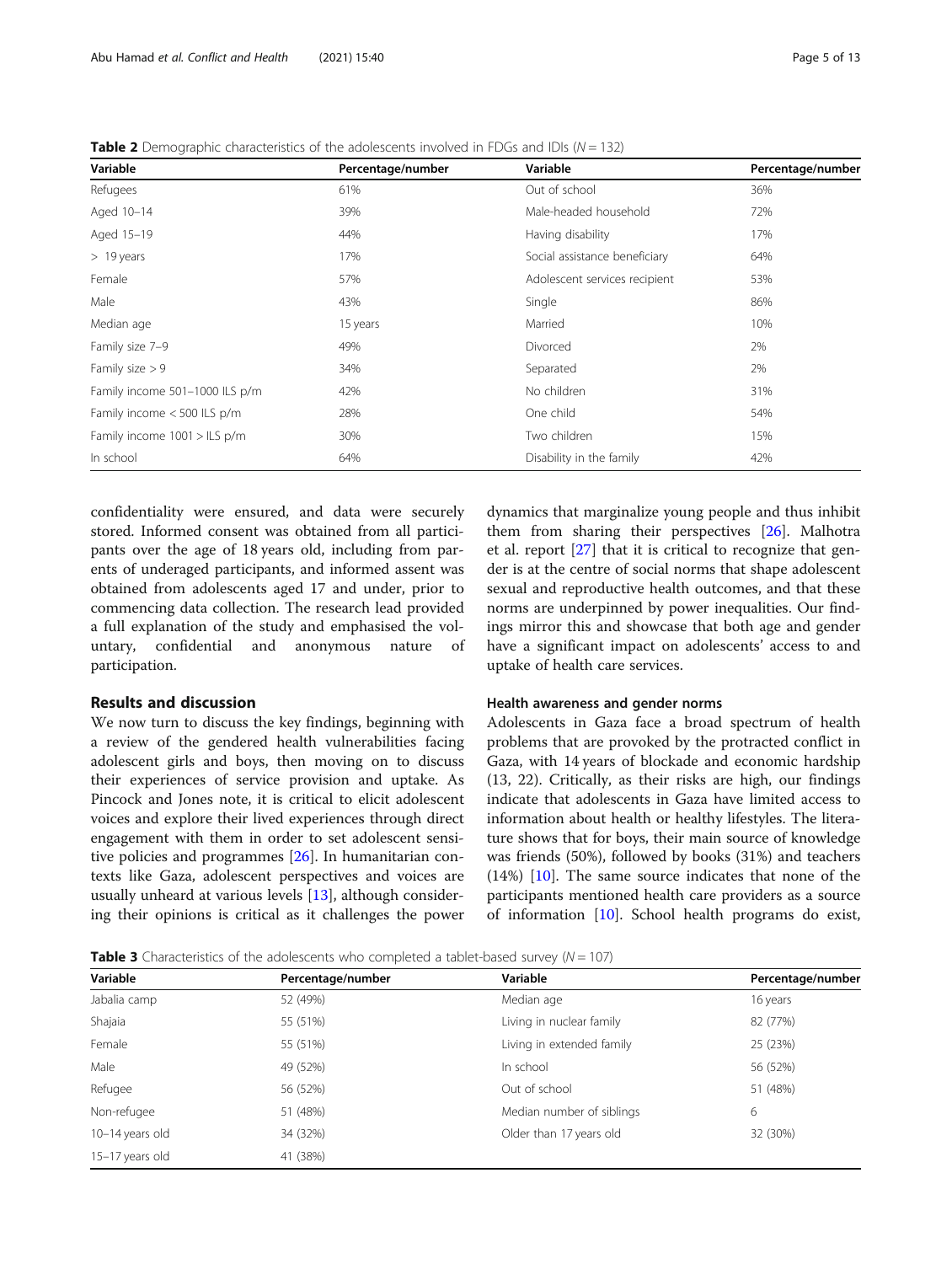but these are limited in scope and often target children younger than 10 years and mostly focus on discovering physical illnesses and disabilities like visual impairments [[12\]](#page-12-0). Participants in this study reported that in many schools, sports classes for girls are either cancelled or replaced with regular classes; girls' involvement is often not encouraged, with some girls reportedly even asked to clean classrooms instead of doing sporting activities. As one girl explained: 'During sport class, we do not play or practice. Instead, we are handed sweepers to clean the place' (FGD with 15–19-year-old girls, Shajaia). As Sarsour et al. noted, half of the Palestinian adolescents surveyed in Gaza were practicing a sedentary lifestyle with girls statistically being significantly more sedentary than boys [\[28](#page-12-0)]. Our findings also indicate that gendered social norms play a critical role in hindering girls' ability to practice a healthy lifestyle. Unlike boys, during their adolescence girls are often not allowed to leave the house to do sports at gyms, as their movement outside the house is highly constrained and scrutinized. Deeply rooted social norms about protecting family honour are the main driver limiting girls' movement outside the house. One 17-year-old girl from Khanyounis noted: 'Many girls in Gaza become TV addicts to 'kill time' we don't have access to other recreational resources such as girls' clubs or libraries'. Another 17-year-old girl from Jabalia said: 'There are no places for us. There is no cafes or sport clubs for females. Everywhere you find only men'. Our findings resonate with the literature which indicates that only 7.4% of youth in Gaza (aged 15–29 years) reported being a member of a sports club – with a significant gender imbalance: 13.8% boys and 0.8% girls [\[15\]](#page-12-0). This means that most adolescent girls spend much of their time at home watching TV, vicariously observing lives they are prohibited from living. This has a negative health impact, more than half of adolescent girls in Gaza are overweight or obese [\[29](#page-12-0)].

In terms of sexual and reproductive health, our findings underscore that in Gaza, menstruation and puberty issues are not openly discussed due to cultural taboos. Indeed, most girls said they only approached their mothers or older sisters upon reaching menarche. This is congruent with the literature, which indicates that mothers are the main source of information about puberty for girls (70%), while friends are the main source for boys (50%) [[10](#page-12-0), [22](#page-12-0)]. Many girls reported feeling fearful and shocked by it, though the situation was harder for younger girls (aged 10 or 11) and those who had never heard about periods either at home or at school. One girl in an FGD with girls aged 15–19 in Jabalia noted:

'I was 11 years old when I had my first period, I was so scared. It happened that I was doing exams. I rushed to my mother and sisters. I was scared and young. I cried for a week. I didn't know that there is something called a period, and that it happens every month.'

Given the prevailing stigma around menstruation, family members are either not aware or not supportive of girls during menstruation. In Palestine, sexual and reproductive health and menarche remains a controversial topic which is circumscribed by political, economic, cultural and religious factors  $[10]$ . Indeed, adolescent boys did not mention anything about girls' menstruation, girls themselves mostly reported experiencing embarrassing comments or teasing from family members, as the following quotes illustrate:

'In Ramadan [the fasting month in Islam], when I have my period, she [younger sister] tells everybody at home and they laugh at me because I can't fast like them.' (FGD with 15–19 years old, Shajaia)

'If I have my period, my husband's family gets angry and says, "She has her period, that means she is not pregnant!" (FGD with 15–19-year-old girls, Jabalia)

Whilst education on sexual and reproductive health, including menstruation, has been incorporated into the school curriculum in Gaza [\[19](#page-12-0)] and schools (teachers or counsellors) say they start introducing information about menses for seventh grade students (aged 13 years), adolescent participants in this study reported that the knowledge they receive is not sufficient. Indeed, similar to the findings of other studies  $[19]$  $[19]$ , most adolescent girls in this study say that they feel unprepared for puberty and the physical emotional changes it brings and many reported not knowing what to do when getting their first period. In qualitative research activities with adolescents, it became clear that teachers refused to talk about menses with their students, believing that mothers should discuss the topic with their daughters at home instead. One girl explained how:

'Our teacher told us to go home and ask our mothers to explain this lesson for us … The teacher said "let your family explain this disgusting topic!"' (FGD with 15–19-year-old girls, Shajaia)

## Another participant reported:

'There are some teachers who would be shy and don't talk about such topics [puberty and menses] and they would skip the pages that have this in the notebook, asking us to read it alone.'(FGD with 15– 19-year-old girls, Shajaia).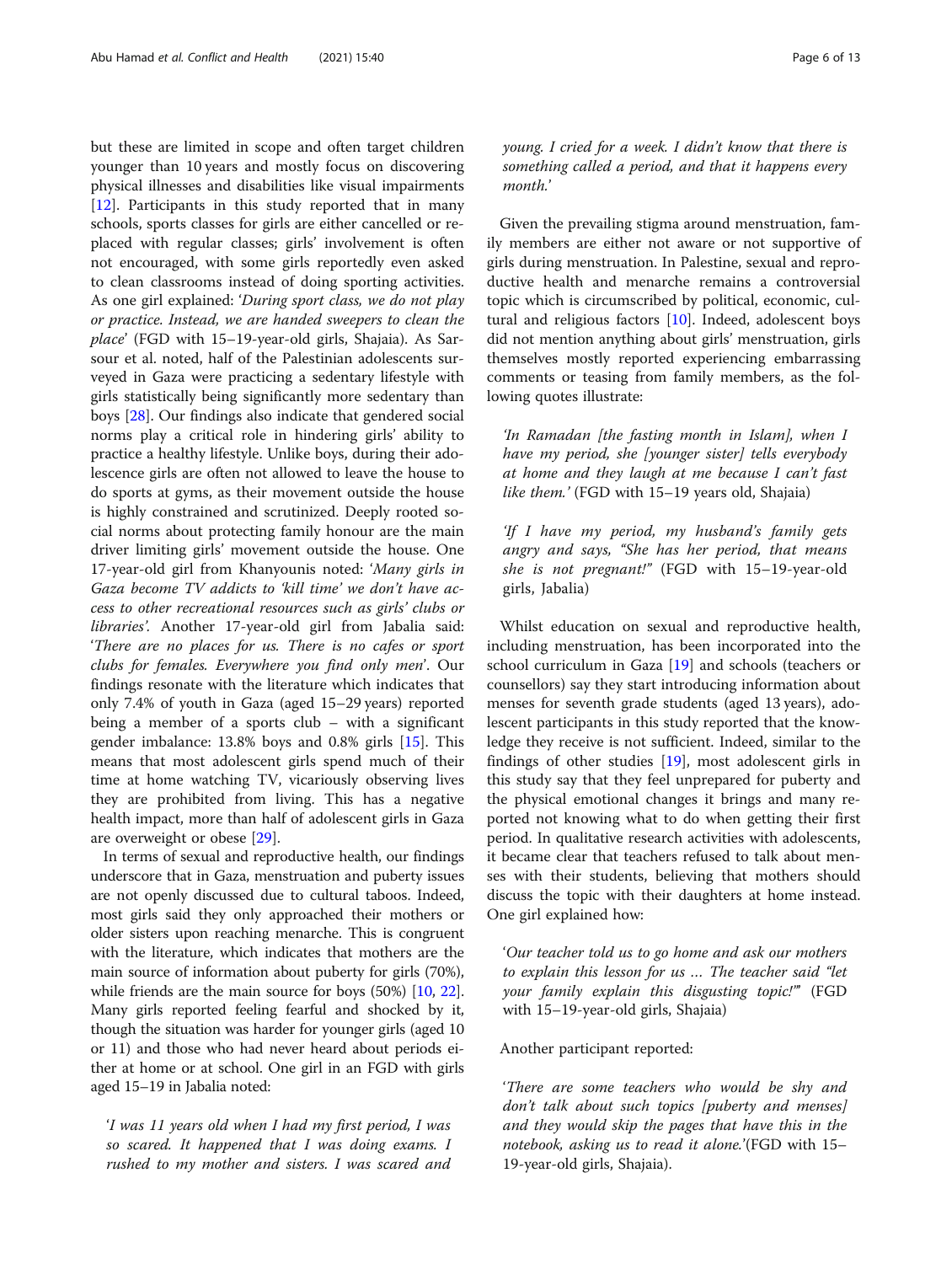Similarly, in Jabalia, teachers either discussed the topic superficially or provided wrong information, as one girl reported:

'In that lesson, our teacher explained that girls will have their period one day, and that means they will bleed for a week or so. This blood is poisonous, and it causes pain. That's all she said.'(FGD with 15–19 year-old girls, Jabalia).

The girl continued: 'We were young, so we needed more information' (FGD with 15-19-year-old girls, Jabalia).

School-based programmes represent an important missed opportunity to positively influence a range of adolescent health issues including sexual and reproductive health and have been found to increase knowledge and shift attitudes of adolescents [[30\]](#page-12-0). A recent systematic review [[31\]](#page-12-0) concluded that when programmes worked with sectors beyond health, particularly the education sector, included multiple stakeholders, implemented diversified strategies, and fostered critical awareness and participation among community members, there was evidence for a wider systematic change.

Another highly gendered aspect of adolescent health vulnerabilities is substance abuse. Many young people in Gaza––especially adolescent males––are addicted to Tramadol, an opioid painkiller, which has also been reported to affect large proportion of the population [\[32](#page-12-0)]. Of Gazan young people aged 15–29, 53% of girls/young women and 56% of boys/young men report that drug addiction and unhealthy lifestyles are their largest health challenge [[15\]](#page-12-0). Smoking prevalence among youth has increased in recent years, up to 23.5% (40.9% of males, 5.4% of females) [\[16](#page-12-0)] – probably due to social norms and increasing levels of stress on daily basis. Increasing access to harmful substances is exacerbated by a lack of outreach or educational programmes and a lack of integrated health and rehabilitation services [[20\]](#page-12-0). Our findings suggest that substance abuse is widespread among adolescents, especially boys/young men, reflecting the many stressors they face, including unemployment and anxiety. This would reflect global trends on adolescent use of tramadol [[33\]](#page-12-0). One boy commented:

'Tramadol use is common among youth. The worry comes not only from using it, but many are involved in dealing, because of the unemployment.' (FGD, older boys 15–19 years old, Jabalia)

Many participants who were interviewed individually admitted having tried Tramadol or knowing people who take it. One 14-year-old, who is an orphan, noted:

'The day before yesterday, I was at a wedding party for my friend, and someone came and he had Tramadol, he put it in juice and distributes to all.' (IDI, boy, Shajaia)

Girls reported knowing people who take drugs, but did not admit to doing so themselves. Girls also reported feeling more insecure moving around in the community because of increasing substance abuse. As one girl explained:

'Males are becoming more dangerous in Gaza. Safety is less in Gaza with the many male Tramadol users … They turn violent and tend to steal to secure the money needed to buy the stuff. Our families prevent us going outside in order to protect us from those bad people and thieves.' (FGD with 15–19-year-old girls, Jabalia)

A 19-year-old young woman who was married early and later separated from her husband elaborated:

'I heard many stories of girls using Tramadol, my cousin and two girls at school [grade 9] are using it. They use it in the school toilets … and one day, the cleaner caught them, and the school informed their parents.' (IDI with a 19-year-old girl, Jabalia)

A systematic review of peer-facilitated communitybased interventions for adolescent health highlighted the evidence that working with peer facilitators significantly improves adolescent mental health and reduce substance use and violence [[34\]](#page-12-0). Similarly, in the Palestinian context, research shows that prevention programmes related to alcohol consumption, drug use and sexual activity could benefit from targeting such connected behaviours collectively and adjusting expectations about peers' be-haviour may reduce engagement in risk taking [[35\]](#page-12-0).

## Age- and gender-responsive gaps in service provision

Our research highlights the range of barriers that prevent vulnerable adolescents accessing health care services in Gaza, and in particular the dearth of agetailored information and services that respond to adolescents' changing bodies and needs and resonate with the local literature [\[10](#page-12-0)]. For example, adolescents who did not seek treatment cited the following reasons: not knowing where to go (11%); not being able to get permission (17%); not being able to get money (36%); not being willing to go alone (particularly girls) (39%); and a lack of female health workers (32%) [\[10\]](#page-12-0).

In terms of the specific barriers to health services uptake, a range of interconnected challenges emerged. As a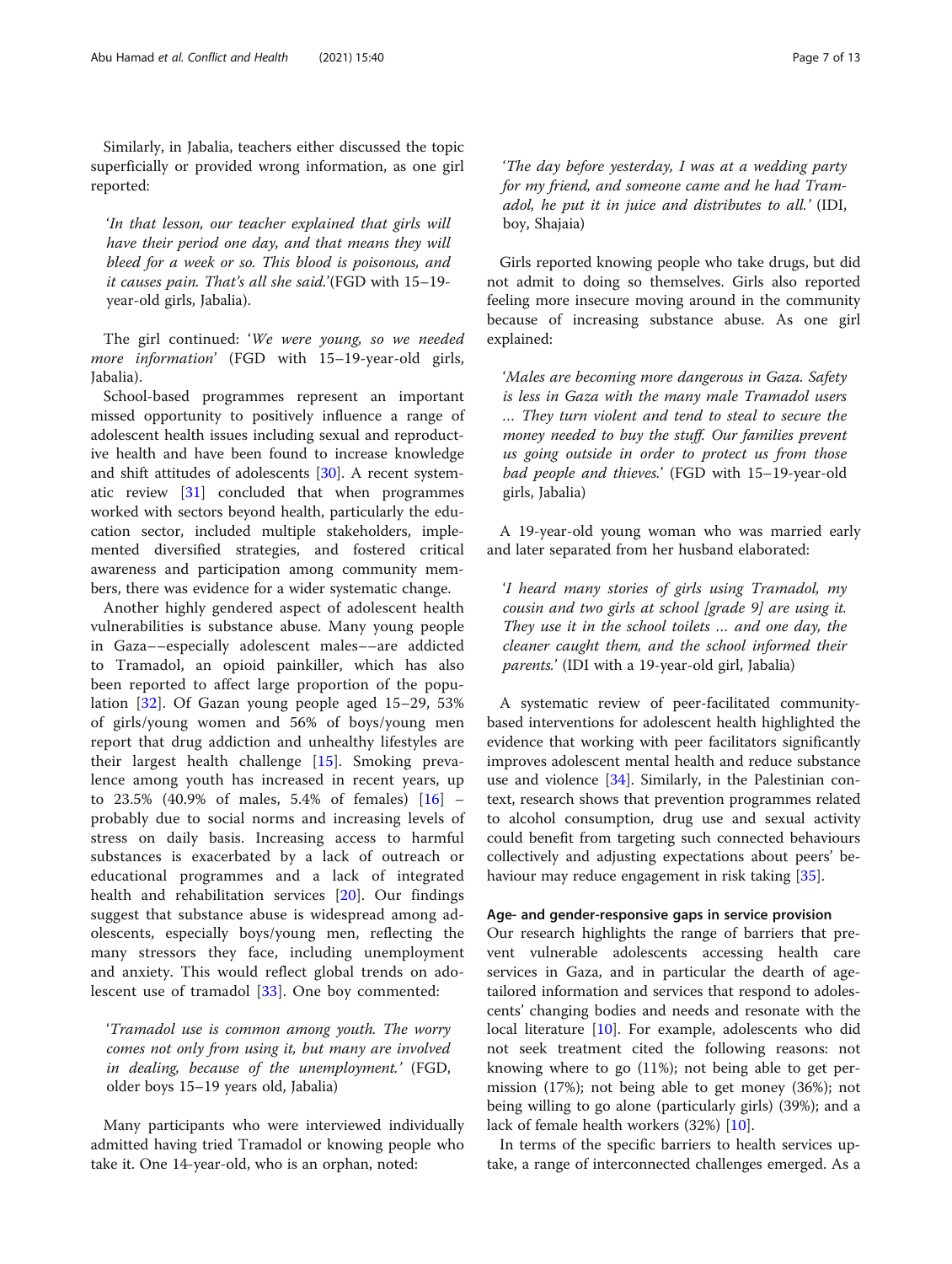boy, participant of a FGD of 10–14-year-old boys in Shajaia emphasized:

'Medicines are not available. Doctors don't seem to be interested in treating us. They prescribe the medicines so quickly without diagnosing us well. The clinic isn't clean either.'

Whilst availability and accessibility of delivery services in Gaza are reasonable, the quality of care is often suboptimal. Shortcomings during delivery include routine unnecessary interventions, frequent examinations, lack of privacy, lack of respect, overcrowded delivery areas, and overstretched obstetricians (who often practise in more than one institution) [[10](#page-12-0)]. Adolescents also pointed out that overcrowding and uncleanliness of public health services as well as inadequate privacy act as further barriers to approaching these services.

When asked whether young people in their community ever speak to doctors or nurses about concerns, they may have about their growing bodies and puberty, only 22% said yes, while less than 5% reported having already spoken to a health care provider about such concerns. This reflects inadequate access to and utilization of adolescent-related services and information.

Adolescents also reported that medical staff at public services are often insensitive to their needs:

'In the hospital, for example, the treatment is not good unless you know someone there.' (FGD with 15–19-year-old girls, Shajaia).

'As for the cleanliness of places, bathrooms there are super dirty.' (FGD with 15–19-year-old girls, Shajaia).

Another girl explained that:

'I was so afraid when I went to the dentist in a public clinic. The dentist shouted at me and said "if you don't want to be cured, go home!" Then I went home without getting my teeth checked.' (FGD with 10–14 year-old girls, Jabalia).

## A 17-year-old boy noted that:

'The doctors are not good. I once went to a clinic and I was complaining of a headache and the doctor prescribed me something for my leg!!' (FGD with 15–19-year-old boys, Jabalia).

Likely reflecting the stresses induced by the context of a protracted conflict, nearly half of adolescents in our tablet-based survey (53%) reported that adolescents go to see a counsellor or therapist when they are worried or sad. Of those, 16.3% indicated that they had already approached a counsellor or therapist about how they are feeling (23% boys and 9% girls). Highly gendered cultural norms shape uptake. Peer pressure, stigma related to mental health services and norms around masculinity all restrict older boys' participation in counselling or psychosocial activities, which they tend to perceive as being targeted towards younger children, while regarding themselves as men. One 17-year-old boy said: 'I personally feel that going to the counsellor is not good, something people who are abnormal would do' (IDI, Jabalia). On the other hand, many adolescent girls noted that they did not know about the existence of counselling and psychosocial services in the Gaza Strip. One girl lamented the lack of support for adolescents, saying: 'We do not have psychosocial services here' (FGD with 15–19 year-old girls, Shajaia). Organisational, cultural and psychological barriers often prevent adolescent girls accessing psychosocial services [[13](#page-12-0)]. Therefore, adolescent girls reported feeling lonely and unheard, epitomised by one girl who said: 'There is no one who could understand us in this context, except God, he only could understand us, but humans could not' (FGD with 15–19-year-old girls, Shajaia).

Access to sexual and reproductive health care and information appears to be particularly limited. It has detrimental effects on adolescents' knowledge, attitudes and practices related to sexual and reproductive health. Most boys defined puberty simply as growing up, or as one boy noted: 'It means I can marry' (IDI with 16-year-old boy, Shajaia). Other signs of puberty mentioned by boys include body hair, facial hair, their voice deepening, and 'feeling more like an adult'. Some boys expressed anxiety about going through puberty and the prospect of the 'scary adulthood' stage. Our discussions with adolescents confirmed that they know only a little about these topics, rendering them completely unprepared for the changes puberty brings. In some instances, these feelings reflect young men's concerns over their sexual ability or ability to father children:

'I am afraid of being infertile and not being able to have children. I heard there are men who cannot have children. I'm afraid to be one of them.' (IDI, 16-year-old boy, Shajaia).

Among girls, talking about sexuality is a taboo; hence sufficient information is rarely communicated and, in many situations, avoided. It was very rare for unmarried girls to mention that they had access to such information. This is creating additional challenges for adolescents: whilst the contraceptive prevalence rate has increased slightly in the past decade, unmet needs for family planning among adolescents in Gaza remain high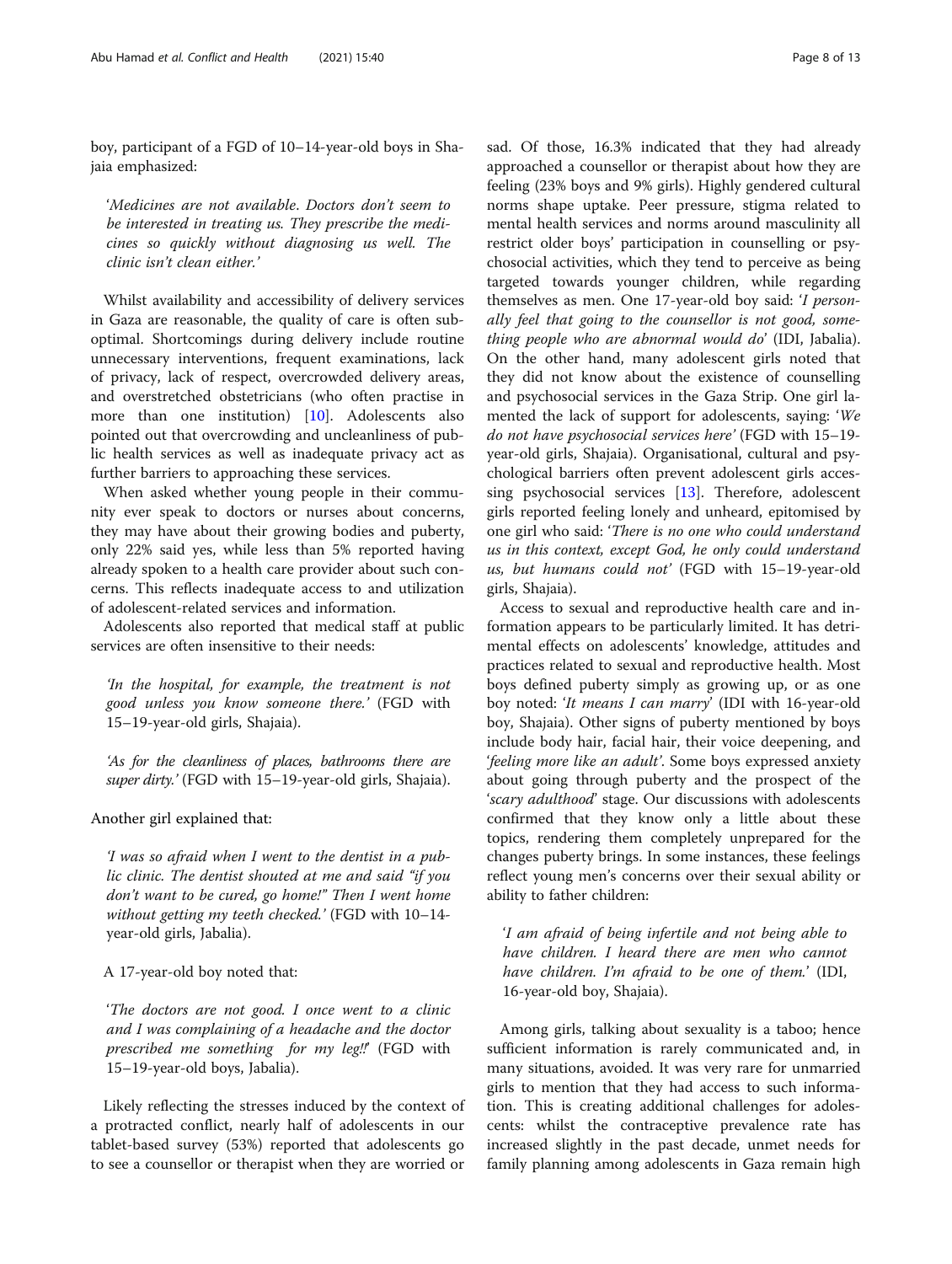(17%) [[10\]](#page-12-0). The lack of information about health information and information about sexual and reproductive health services is compounded by social and gendered norms. Illustrative was the fact that participants noted that parents often do not allow unmarried girls to visit a gynaecologist because they are concerned that any invasive procedure might break the hymen. One girl explained:

'Fathers will prevent girls from visiting a doctor no matter how severe the condition because they believe there is a chance that her virginity will be ruined, and as a result she will not get married.' (FGD with 15–19-year-old girls, Shajaia)

Even for those girls who were about to become sexually active (because they were about to marry), information was minimal. Due to their limited access to appropriate information, even on maternity-related matters, adolescent mothers appear to have insufficient knowledge/awareness of important warning signs related to sexual and reproductive health. For example, only 16% of women identified lack of foetal movement as a danger sign for their pregnancy. Only 15% of mothers were able to name at least five such danger signs (unprompted) [[21\]](#page-12-0). Our discussions with adolescents confirmed that they know only a little about these topics, rendering them completely unprepared for the changes brought by puberty, marriage and motherhood. Poor communication between adolescent mothers and service providers was also evident. As an 18-year-old married girl with two infants from Khanyounis reported:

## 'The health personnel at the hospital were not supportive … I had no information. I am a child. I don't know about these things.'

In sum, adolescents' level of trust in and satisfaction with health care services is low, and this is particularly the case with married girls. Some participants described their first day of marriage as the worst experience of their life, as they were completely unaware that they would be expected to have sexual intercourse with their husband. As one girl reported:

'I had no idea what marriage was. I thought that marriage is all about supporting my husband. I had no idea that it included a sexual relationship. The biggest shock I had about getting married was at the night of my wedding, I ran away from home and went back to my family. I was terrified. My husband came to my family's home and he told them to leave me as I wish, I

returned to my husband after a month, I was afraid.' (IDI, 16-year-old girl, Shajaia)

A 14-year-old married girl from Khanyounis similarly noted:

'Early marriage is a disaster. For a 14-year-old girl it is suffocation … No one should be terrified like I was.'

Unsurprisingly, girls rarely talk about their sexual needs, as one girl who was married early noted:

'I do love him, but I don't feel pleased like he may do, we never talked about such things.' (IDI, 16 year-old girl, Shajaia)

Moreover, issues around reproductive health create considerable stress for girls, who rarely have a say about the timing or spacing of pregnancies, how many children they have, or what type of family planning method they use. Social, cultural, political, economic and legal constraints mean that women and girls face particular challenges in realising their full sexual and reproductive rights. For instance, a woman is required to have her partner's consent to use family planning services at facilities providing family planning services in Gaza [[10](#page-12-0)]. To a large extent, social norms also dictate that it is not acceptable for a woman to leave an infertile husband, although it is acceptable for a man to leave an infertile wife or marry another woman. As one girl explained:

'Husbands divorce their infertile wives while wives stay with them forever even if they are infertile. These women endure all difficulties and remain patient.' (FGD 15–19-year-old girls, Jabalia).

The literature advocates for health services that go beyond biomedical approaches and consider the social determinants of health and address health needs holistically [[13](#page-12-0)]. This can include approaches to tackle discriminatory gendered norms and barriers to service access, such as tailoring existing services to ensure gender and age-sensitivity; investing in capacity building of service providers to promote service uptake; and enhancing coordination strategies among service providers [[27\]](#page-12-0).

Adolescent girls who married early face particular challenges with health care services. As noted earlier, though access to antenatal care is nearly universal, the quality of services is suboptimal [[10](#page-12-0)].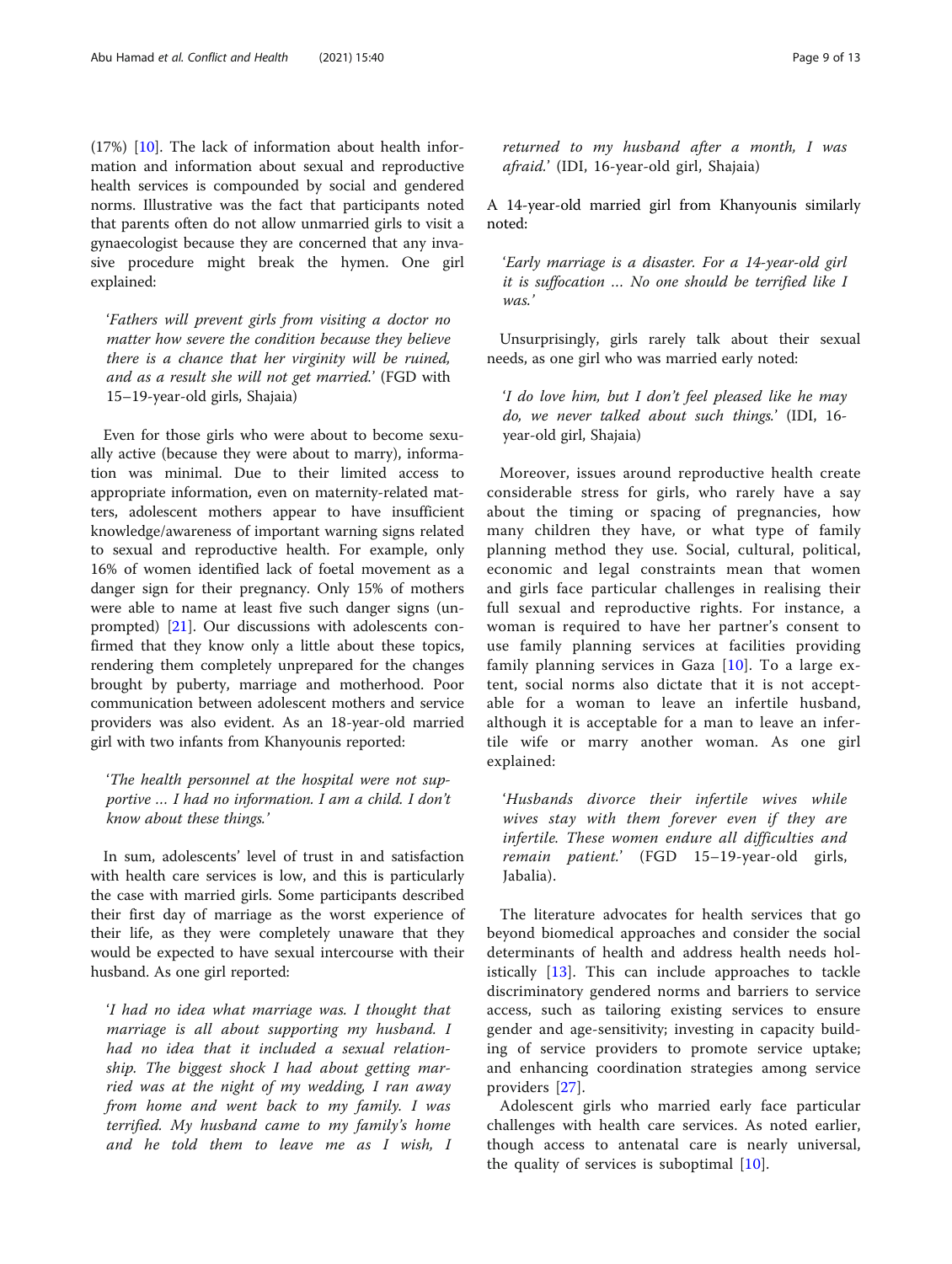Participants reported concerns in prenatal care that included lack of cleanliness and privacy, waiting times and drug shortages. As one older girl commented:

'When I go to the midwife, I feel like I'm in a shop not in a clinic, because everybody enters and leaves at the same time. There is no respect for appointments.' (FGD with 15-19 years old girls, Jabalia).

The gender of the health care provider can be a barrier, with most participants preferring female health care staff given the very personal nature of their problems. As one participant explained:

'I feel shy to tell a male physician that I have a severe inflammation.' (FGD with 15-19-year-old girls, Jabalia).

'There are no clinics to support girls at our age … staff in clinics do not understand our needs.' (FGD with 15–19-year-old girls, Shajaia).

As a 17-year-old married girl from Khanyounis explained. Married at the age of 14 to a man more than twice her age, she has already been pregnant four times and has two children. Because her husband insists on 'many children, especially boys', against her desire. She found her first pregnancy terrifying:

'I was afraid when the baby was moving … because I had never been told what to expect during pregnancy, even by doctors at the clinic.'. During delivery at the hospital, no one told her anything and 'the health personnel … were not supportive'.

Other participants also considered service provision by male doctors or nurses problematic, especially for unmarried girls. This was reflected in an UNFPA study too; 32% of adolescent girls surveyed reported that not having access to a female health care provider was enough of a barrier for them and resulted in them not seeking general health services [[21](#page-12-0)]. Singh and colleagues note that increased service utilisation of sexual and reproductive health services by women in conflict affected settings was increased when peer-led and interpersonal education, community-based programming involving female health providers were applied [[36\]](#page-12-0). In terms of sexual and reproductive health services, Jennings and colleagues noted that adolescent specific services could be included in broader sexual and reproductive health programmes, and that implementers should include adolescent people-specific strategies, targeted at both girls/ women and boys/men where appropriate. The same study concludes that strategies to increase services utilisation also could include adolescent-friendly spaces, peer workers, school-based activities, always involving young people in the design of the activities that aim to improve their lives [\[7](#page-12-0)].

## Health service affordability

Adaptive and adequately resourced health systems are necessary to achieve good health outcomes for adolescents in conflict affected settings [[13](#page-12-0)]. However, despite their families having medical insurance, most adolescent and adult study participants cited drug shortages, cost of treatment and availability of laboratory tests as among the main challenges adolescents face when visiting health facilities. Some families borrow or seek help from non-governmental organizations (NGOs) or charitable bodies to pay for medications while others either just skip treatment or use traditional remedies, explain adolescents involved in the study. This is especially true for more costly treatments, as one younger girl explained:

'I have some problems related to growing normally; and my family can't afford growth hormone education, which costs around \$1,000 monthly. We take financial aid from the Ministry of Social Development and we have to borrow the rest of the money from people' (FGD with 10–14-year-old girls, Jabalia).

Some girls also reported that young people try to simply endure sickness until they feel better. One younger boy explained: 'When I need medicine that I cannot afford, I just sleep it off till I feel better' (FGD with 10–14 year-old boys, Shajaia). In the same focus group, another boy noted that: 'When I need medicine that I cannot afford, I eat garlic.' Another explained: 'I do not go anywhere. I drink juice when I am sick.' And a 16-year-old adolescent mother noted a similar approach was supported by her parent:

'Once l had a stomach ache and I told my mother about it. She advised me that I have to drink boiled parsley and eat watermelon.' (IDI, 16-year-old, Jabalia)

Some girls believe that poor families would prefer to spend money on their sons because according to gender social norms and gendered opportunities for education and employment it is they who are likely to financially support the family in future, so investment in girls' health is therefore a lower priority. However, adolescents generally reported that families decided on health expenditure based on the severity of the child's illness, regardless of gender. One girl commented: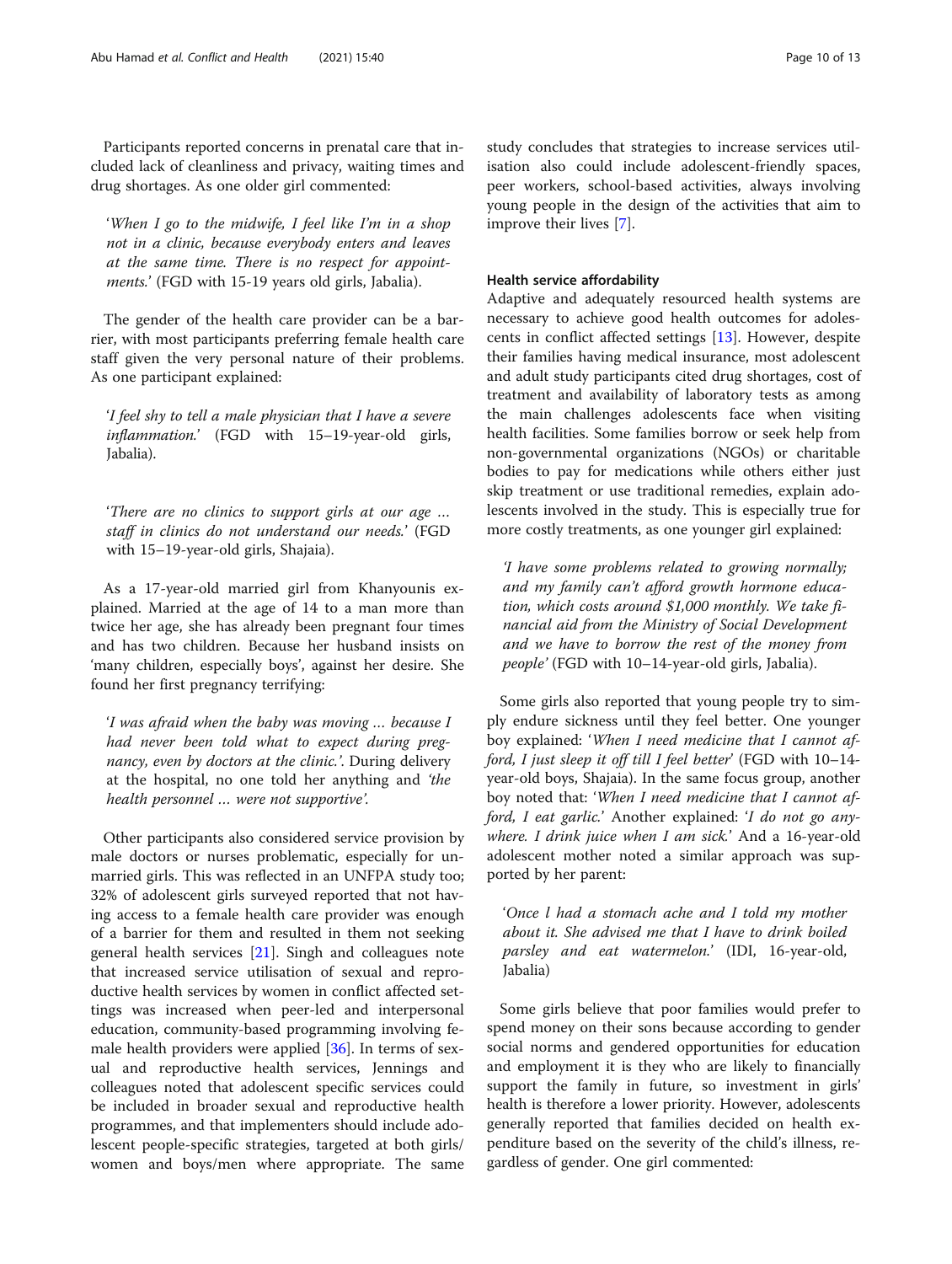'Females are usually denied health services because they don't work, while males work and earn money.' (FGD with 15–19-year-old girls, Shajaia).

Boys mentioned that younger children are prioritized, followed by girls:

'Younger children go to the health facilities more because they get sick more than older ones and girls also go more.' (FGD with 10–14-year-old boys, Shajaia).

Disparities were also highlighted by older girls, who thought that their parents cared more about their younger sisters' health, as child illnesses are perceived as more dangerous.

## Conclusions

Unlike other studies which mainly focus on the perspectives of service providers, this article explores the lived experiences of vulnerable adolescents themselves and tells their untold stories which is vital if the 2030 Agenda for Sustainable Development's call to leave no one behind is to be realized. Additionally, it is in line with Inter-Agency Standing Committee (IASC) Grand Bargain commitments, particularly those linked to the Participation Revolution which recognises that humanitarian actors should be consulted and included.

Overall, our findings underscore the complex and interlinked challenges facing adolescents in realizing their well-being and health needs in conflict-affected contexts, and the critical role that context-specific gendered norms and practices play in shaping adolescents' physical and mental well-being. Our study confirms that although adolescents' basic health outcomes in Gaza are relatively good, the most pressing issues they face are related to sexual and reproductive health and risky behaviours such as smoking and substance abuse, in addition to psychosocial challenges. Limited health information can increase risky behaviours, negatively affects seeking heath care which may endanger life, and increases psychological suffering, particularly amongst girls who get married early and their children.

Our findings also show that health services are rarely tailored to the specific needs of adolescent girls and boys of different ages, which has a negative impact on service uptake. For instance, other than seeking maternityrelated care or seeking treatment for acute illnesses, adolescents' utilization of services is very limited due to lack of age-appropriate and gender-sensitive information and services. Even services that do not require intensive resources like counselling and health education are seldom provided. It is therefore imperative to bridge the gaps in quality of services identified both in our research and

the broader literature by introducing a package of health services that are sensitive to the needs of different groups of adolescents particularly providing counselling and health education services. Adolescents' involvement in the design and implementation of the services targeting them is crucial, as their involvement will critically promote their uptake of these services.

The basic package of health services in Gaza is excessively curative and does not include preventive services for adolescents, tailored to their distinct needs, especially around information and awareness. Stakeholders should therefore focus on health promotion and policy formulation to address the key health issues, including sexual and reproductive health, facing adolescent girls and boys. The provision of sexual and reproductive health information and services, particularly around menstruation, has many gaps that should be urgently addressed to reduce girls' anxieties and discomfort around these issues. Significant proportions of girls in Gaza attain menarche without any understanding of what is happening to them or how to manage it. A key challenge for policy-makers and programme implementers is to intensify efforts to better inform and support adolescent girls through adolescence, from pre-adolescence to early adulthood.

Stakeholders should provide more adolescent-centred services, promote positive interactions between staff and service users, create a more adolescent-friendly environment at health facilities, and provide sufficient resources (especially educational materials, medications and menstrual hygiene management supplies). Health care providers should be supported to develop more positive and compassionate attitudes towards adolescents, focusing on caring rather than simply curing.

As many of the challenges facing adolescents are multi-faceted, it is essential to increase coordination among providers and sectors to ensure the provision of integrated health services that see health as a social rather than principally medical concept. For instance, there is a need for multi-sectoral policies and programs to promote healthy lifestyles, encourage exercise, and control obesity, drug abuse and smoking. Using mass media and social media, as well as engaging community and religious leaders, schoolteachers and other influencers, could contribute to changing norms and lifestyles. Investments in scaling up the school health programme implemented by Ministry of Health, Ministry of Education and The United Nations Relief and Works Agency for Palestine Refugees in the Near East (UNRWA) represents a golden opportunity to address many healthrelated challenges facing adolescent boys and girls. Also, using more adolescents'-oriented approaches for health education such as peer to peer education, using social media and information technology is worthwhile considering. Collaborative efforts should aim to break through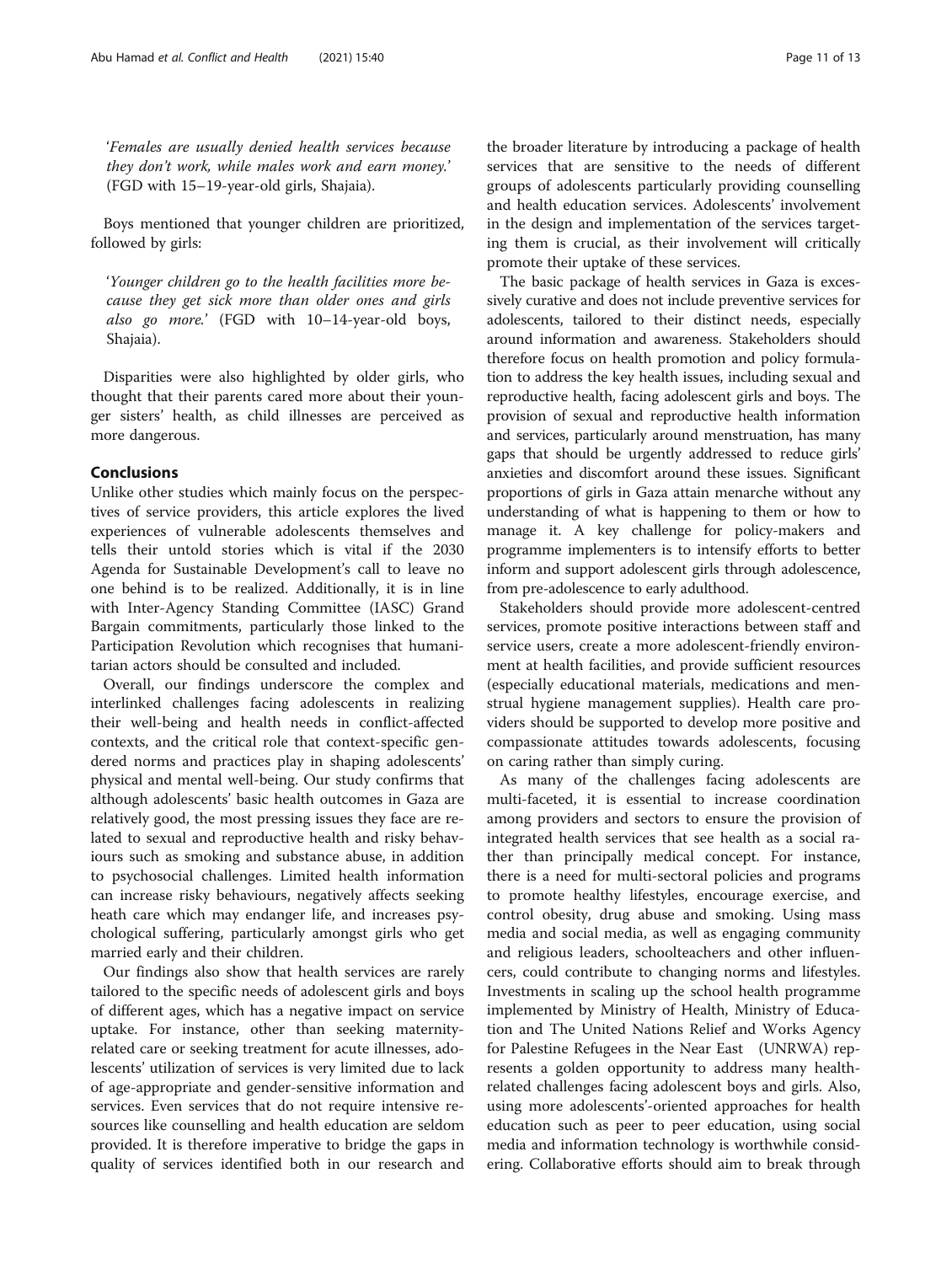some of the taboos and stigma around discussing sexual and reproductive health issues, including menstruation. More efforts are also needed to collect data and evidence about the health needs of different groups of vulnerable adolescents, especially girls and boys from the most disadvantaged groups and girls who marry early.

In protracted humanitarian contexts like in Gaza, the socioeconomic determinants of health are pronounced, and young people face compounded health vulnerabilities originating from the ongoing conflict, long-standing poverty, and the limited capacity of the health system to respond to the needs of the population, particularly adolescents. Moreover, our findings underscore that in such contexts the already existing culturally rooted age and gender-based inequalities and discrimination become reinforced, especially for adolescent girls. In conflictaffected settings, the Gaza case highlights that due to ongoing hostilities and lack of adequate resources, the focus of the health system tends to be reactive and concerned with emergencies and physical injuries, with little investments in the broader vision needed to realize the SDG 3 commitment to ensure healthy lives and promote well-being for all at all ages. Health policy makers do not enjoy the minimum level of certainty to establish a coherent health system in which polices, regulations, programs and services are consistent and coordinated to address the multi-dimensional needs of adolescents especially girls in an effective way.

By focusing on the health status of adolescent girls and boys in a protracted conflict-affected context, and their experiences and perceptions of health services, this article contributes to the as yet limited international evidence. It provides insights into adolescent health status and experiences in areas characterized by intersecting, long-term compounded vulnerabilities resulting from protracted crisis and political turbulence, economic hardship, restrictive gender and age norms, weak services provision and inadequate governance which combined have exacerbate adolescents' health vulnerabilities, with girls being more disadvantaged.

#### Abbreviations

CFTA: Culture and Free Thought Association; FGDs: Focus Group Discussions; GAGE: Gender and Adolescence: Global Evidence; HIV: Human Immunodeficiency Virus; IDIs: In-depth Interviews; IASC: Inter-agency Standing Committee; NGOs: Non-governmental Organizations; PCBS: Palestinian Central Bureau of Statistics; SDG: Sustainable Development Goal; SPSS: Statistical Package for Social Sciences; STIs: Sexually Transmitted Infections; UN OCHA: United Nations Office for the Coordination of Humanitarian Affairs; UNFPA: United Nations Population Fund; UNRWA: United Nations Relief and Works Agency for Palestine Refugees in the Near East

#### Acknowledgments

We express our sincere gratitude to all the participants in this study for sharing their experiences and insights. We would like to acknowledge the contributions of the following individuals and thank them for their support of the research: Eman Abu Hamra, Riyad Diab, Ahmad Nao'oq, Haneen Rizik and Dr. Nadia Al Bayoumi. We extend particular thanks to Anamika Vithlani for research support and to Kathryn O'Neill for editorial support. Also, we would like to thank CFTA management and their peer-facilitators for their support during the implementation of the pilot research in Khanyounis.

#### Authors' contributions

BH contributed to data collection, analysis and writing the first draft of the article. NJ provided oversight and leadership to the study design, tools development, analysis and finalization of the article. IG contributed to tools development, data management and coordination of the research process, and reviewed the second draft of the article.

#### Authors' information

BA is the General Coordinator of the master's degree programmes at the Faculty of Public Health, Al-Quds University, and GAGE Associate Director for the MENA region.

NJ is ODI Principal Research Fellow, Overseas Development Institute, the Director of the GAGE 9-year Longitudinal Research Programme. IG is an Independent Consultant specializing in applied anthropology, mainly focussed on health, migration and infectious disease outbreaks in humanitarian contexts. She worked for the GAGE programme as a Research Associate focussed on the Middle East from 2016 to 2019.

#### Funding

This work was supported by UK aid from the UK Foreign, Commonwealth & Development Office (FCDO). The views expressed and information contained within the article are not necessarily those of or endorsed by FCDO, which accepts no responsibility for such views or information or for any reliance placed on them.

#### Availability of data and materials

The datasets generated and used during the current study are available from the corresponding author on a reasonable request. However, there are policies at the GAGE programme that control data sharing and exchange.

## **Declarations**

## Ethics approval and consent to participate

The research team adhered to stringent ethical measures to ensure the protection of adolescents and their families, as set out under the GAGE Institutional Ethics approval document and GAGE child protection guidelines. They also followed the Modified International Code of Ethics Principles (1975) known as the Declaration of Helsinki and permission was sought from, and given by, Gaza's Helsinki Committee. Participant anonymity and confidentiality were ensured and data were securely stored. Informed consent was obtained from parents and adolescents aged 18 or 19 years, and informed assent from adolescents aged 17 and under, prior to commencing data collection.

#### Consent for publication

- 
- Ethical approval was obtained from Helsinki Committee.<br>• Informed consent for participation was obtained Informed consent for participation was obtained.
- Consent for publication was also obtained and available upon request.
- All quotes from adolescents and key informants are anonymized.

#### Competing interests

The authors declare that they have no competing interests.

#### Author details

<sup>1</sup> Faculty of Public Health, Al-Quds University/ GAGE MENA Regional Director, 101, Tel El Hawa, Gaza, Palestine. <sup>2</sup>ODI Principal Research Fellow and Director of Gender and Adolescence: Global Evidence (GAGE), Overseas Development Institute, 203 Blackfriars Bridge Road, London SE1 8NJ, UK. <sup>3</sup>Applied Anthropologist, Anthrovision, Overhoeksplein 2, 1031, KS, Amsterdam, the Netherlands.